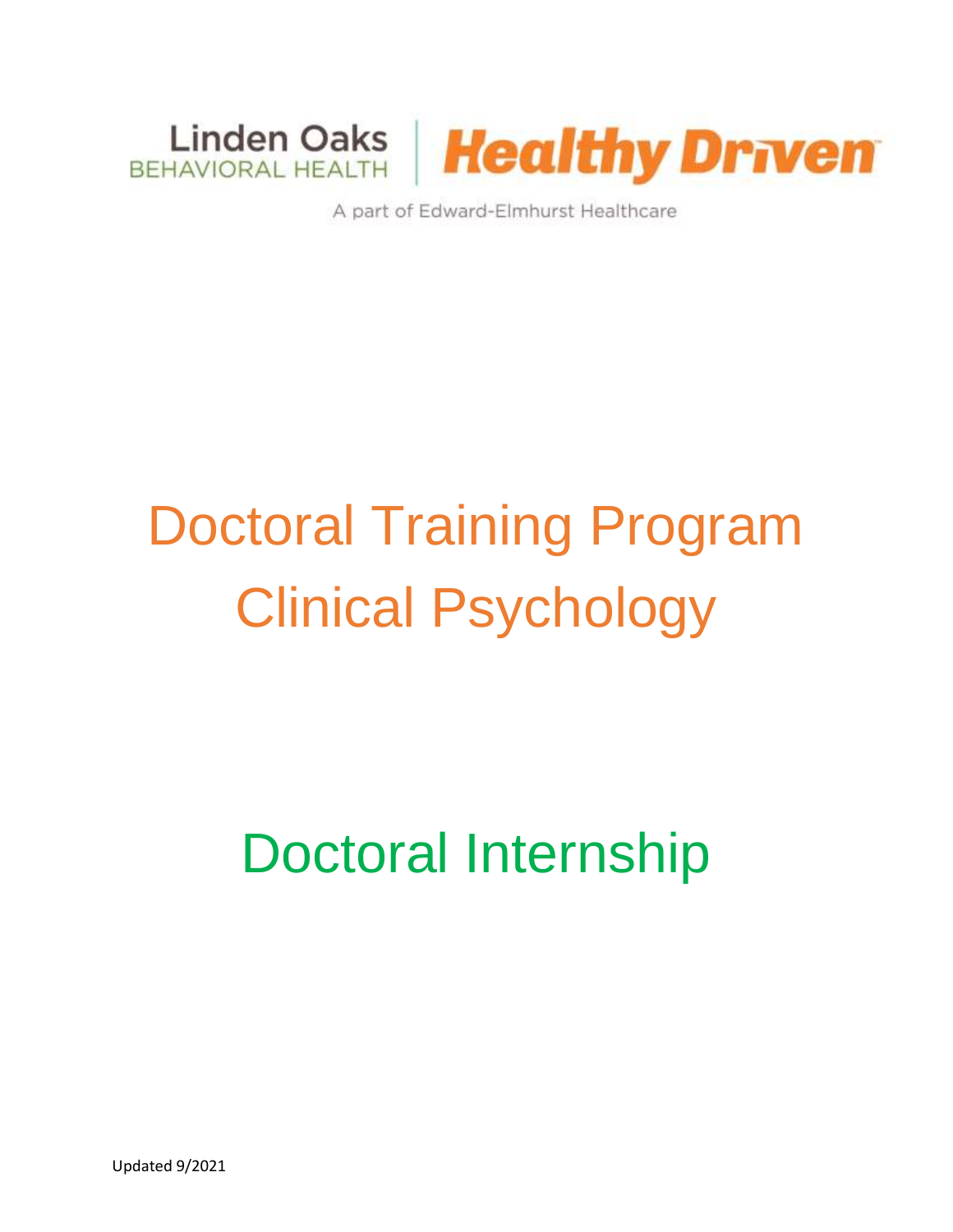# **Accreditation information**

The psychology internship program at Linden Oaks has been training psychology students for over 10 years. Our internship training program is a member of the Association of Psychology Postdoctoral and Internship Centers (APPIC).

The Linden Oaks Behavioral Health Doctoral Training Program was granted "intent to apply" status by the American Psychological Association (APA) on 4/30/2020. This status is not an accreditation status but a declaration of our intent to apply for accreditation. As such, an intent to apply application was submitted and the program has been given developmental feedback from the APA Commission on Accreditation, which will help guide our self-study for full accreditation.

The Linden Oaks Behavioral Health Doctoral Training Program submitted our self-study for full accreditation to the APA Commission on Accreditation (CoA) and our application was accepted on 4/23/2020. The Doctoral Training Program was authorized for a site visit from the APA CoA on 8/18/2020. A site visit was conducted on September 2-3, 2021 and we are awaiting a final decision from APA.

Questions related to the program's accredited status should be directed to the Commission on Accreditation:

Office of Program Consultation and Accreditation American Psychological Association 750 1st Street, NE, Washington, DC 20002 Phone: (202)336-5979 E-mail: [apaaccred@apa.org](mailto:apaaccred@apa.org) Web: [apa.org/ed/accreditation](https://accreditation.apa.org/)

# **COVID-19 Information**

Please note that Edward-Elmhurst Health has mandated COVID-19 vaccinations as a condition of employment. Certain medical or religious exemptions may apply. Please consider this requirement when applying for internship.

While the COVID-19 pandemic has disrupted many functions of daily life, Linden Oaks Behavioral Health provides an essential service to the community by providing emergency mental health treatment. As such, interns will not have disruptions to their on-site training hours and are considered essential employees if a stay-at-home order is put into place. Linden Oaks Behavioral Health is a part of Edward-Elmhurst Health and is following all guidelines recommended by the Centers for Disease Control, the Illinois Department of Public Health, and our internal infection control and employee health departments.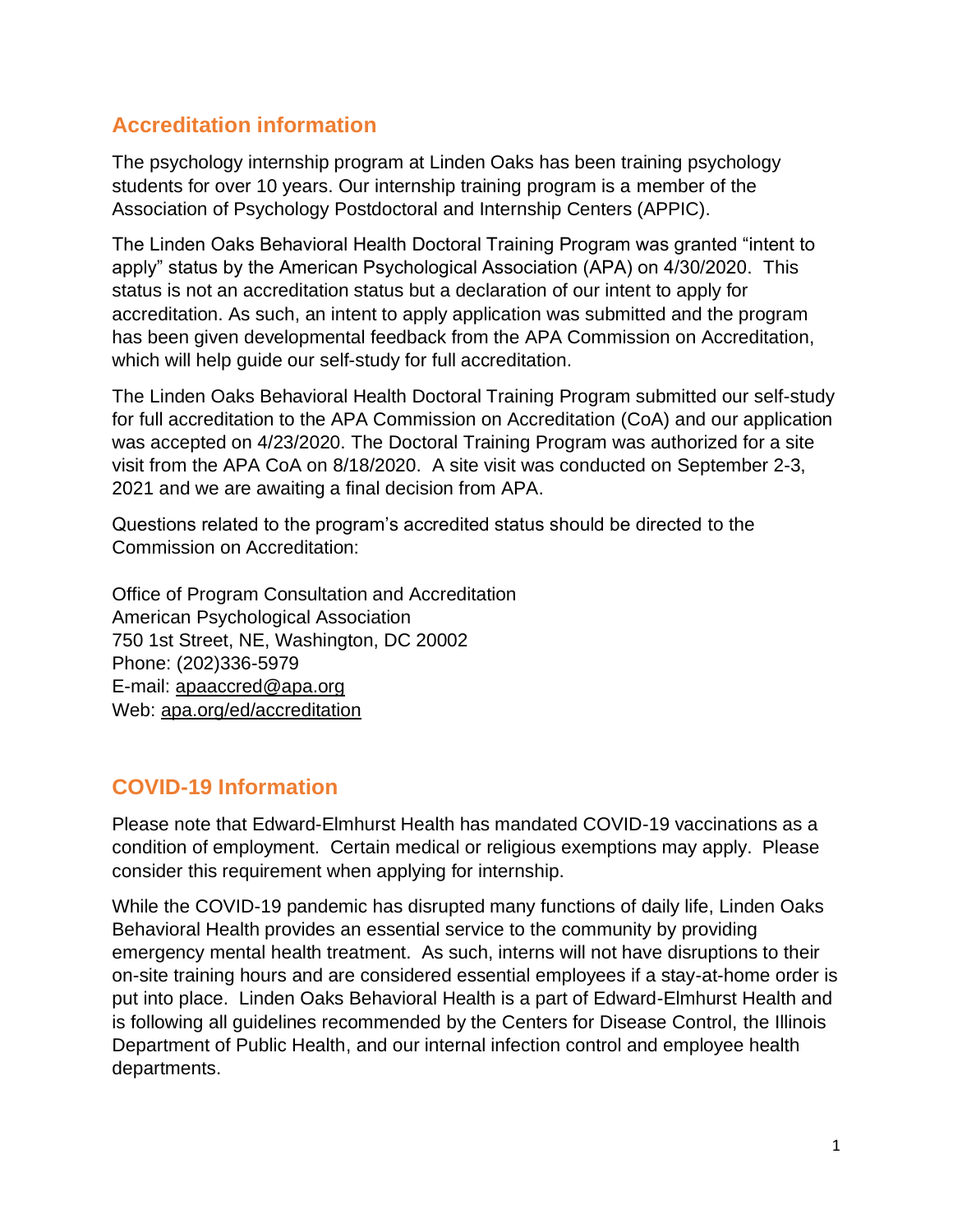Several safety precautions have been put into place, although changes to these precautions may be frequent depending on the local infection rate and hospitalization utilization. All staff, patients, and visitors are screened before entering any of our sites. Physical distancing is utilized whenever possible. At Linden Oaks this may mean smaller group sizes, attending meetings virtually, or conducting family therapy via telehealth. All staff, patients, and visitors are required to wear masks and proper PPE will be provided by the facility. Housekeeping and infection control have increased the frequency and amount of sanitizing and deep-cleaning throughout the facility. In the inpatient psychiatric facility, all patients are screened for COVID-19 upon admission and are placed on isolation precautions if they are deemed a high risk. If a patient develops respiratory or gastrointestinal symptoms while in the facility, they placed on isolation precautions and are tested for COVID-19. In our outpatient locations, patients are screened for their risk potential prior to admission and are asked to either attend a virtual IOP program or obtain a negative COVID-19 test if they are considered "high risk" due to their employment, symptoms, or lack of social distancing. Linden Oaks is also restricting our visitor policy to one family member, who is screened prior to visiting or attending a family session.

# **ABOUT LINDEN OAKS BEHAVIORAL HEALTH**

Linden Oaks Behavioral Health Hospital and outpatient services are part of the larger Edward Elmhurst Healthcare system.



 **Edward Elmhurst Linden Oaks**

# **DIVERSITY AND INCLUSION**

Edward-Elmhurst Health's (EEH) mission is to advance the health of our communities. We are DRIVEN to create a culture in which all races, ethnicities, religions, sexualorientations, physical abilities, and socio-economic backgrounds are able to meet, share, learn, and flourish in an accepting environment. By creating platforms and opportunities that allow us to come together, we can begin to know and understand each other. And through better understanding, we can effectively meet the needs of our diverse patients and deliver on our mission.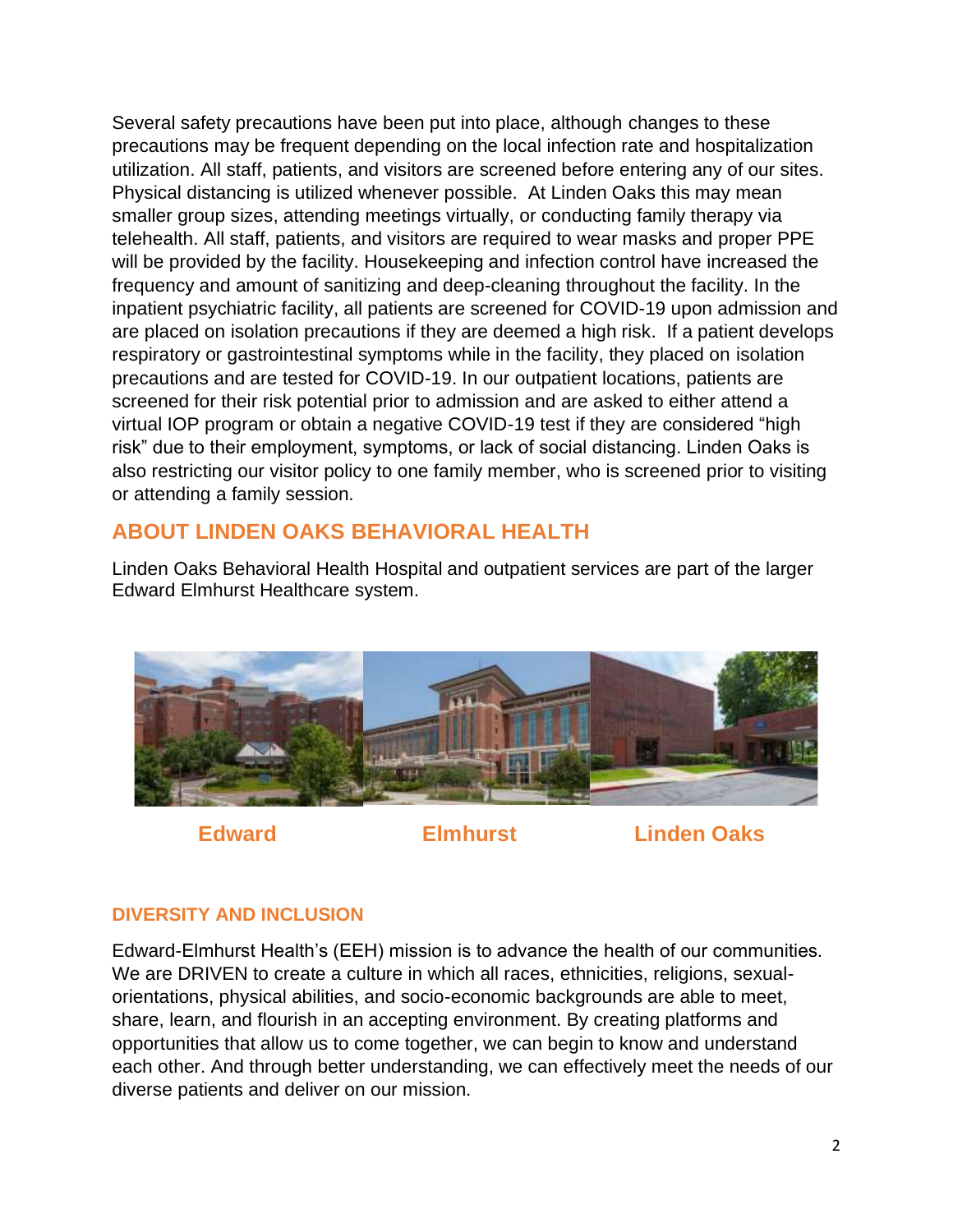#### **OUR VALUES**

Our D.R.I.V.E.N values of Determination, Respect, Integrity, Vision, Excellence and Nurturing form the foundation of our inclusive and diverse workplace. At EEH, we believe that in order to foster Respect, everyone should be treated with dignity. To deliver Excellence, patients must be at the center of the experience. Our patients are distinct and our work force should represent that diversity. And to focus on our Vision, we must foster a mindset that emphasizes collaboration. These values and others can only be met by encouraging a diverse and inclusive working environment for our interns. A diverse workforce will nurture an atmosphere of open discussion and diversity of thought, creating better outcomes for our patients.

It is our shared responsibility to take care of our patients and each other, to build an environment where each person is valued and can grow. To meet this goal, our approach to diversity focuses on three main objectives:

Promoting an inclusive work environment, through training, education, and creating platforms for awareness and discussions.

Utilizing real data on our employees, patients and communities to identify and address health disparities.

Increasing representation of diverse candidates in Governance and Management to reflect the communities we serve.

#### **There are six Linden Oaks Behavioral Health locations conveniently located in the west and northwest suburbs:**

**[\\*Linden Oaks Behavioral Health](https://www.eehealth.org/locations/naperville/linden-oaks-behavioral-health/) Hospital** -- Main Campus (Inpatient) -- 852 South West Street, Naperville

**[\\*Linden Oaks Outpatient Center](https://www.eehealth.org/locations/naperville/linden-oaks-medical-group-naperville/)** -- 1335 N. Mill Street, Suite 100, Naperville

**[Edward Outpatient Center -](https://www.eehealth.org/locations/plainfield/edward-outpatient-center-plainfield/) Plainfield** -- 24600 W. 127th Street (Emergency Outpatient Building), Plainfield

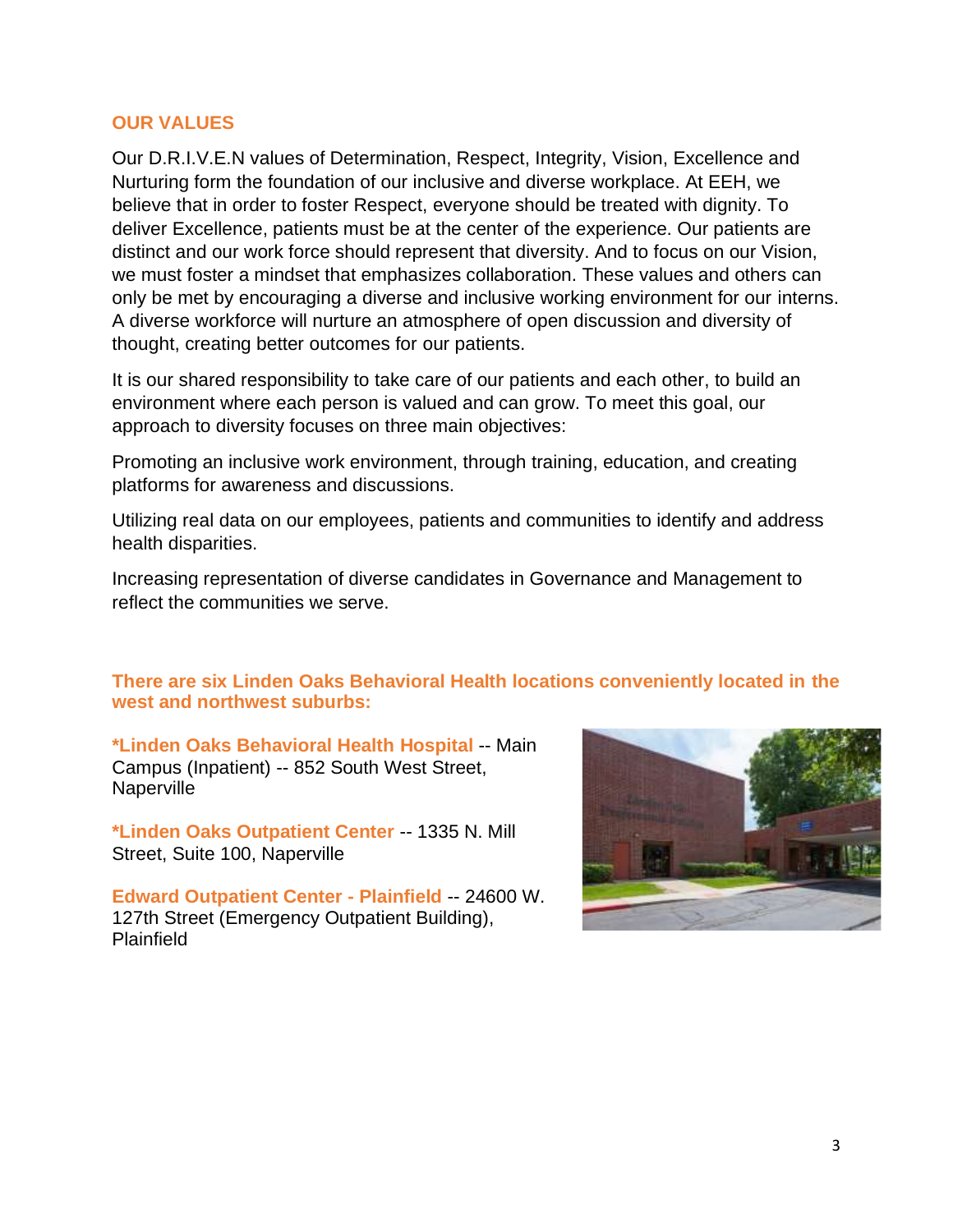**[Edward-Elmhurst Health Center](https://www.eehealth.org/locations/hinsdale/edward-elmhurst-health-center-and-immediate-care-hinsdale)** -- 8 Salt Creek Lane, Hinsdale

**[Linden Oaks Arlington Heights](https://www.eehealth.org/locations/arlington-heights/linden-oaks-arlington-heights/)** (Northwest Community Healthcare) -- 901 W. Kirchoff Road, Arlington Heights

**[Linden Oaks Medical Group](https://www.eehealth.org/locations/saint-charles/linden-oaks-medical-group-st-charles/)** - St. Charles -- 3805 E. Main Street, Suite M, St. Charles



**Linden Oaks Mokena Outpatient Center**-- 9697 W. 191st Street Mokena

#### \*INTERNSHIP SITES

### **Levels of Care**

Linden Oaks Behavioral Health offers patients multiple levels of care, depending on safety concerns and the severity of symptoms. Internship opportunities are offered in the inpatient, partial hospitalization, and intensive outpatient levels of care.

Inpatient: This is the most intense level of care. This level is for patients who require emergent care. All inpatient locations are located in Linden Oaks Behavioral Health Hospital.

Partial Hospitalization Program (PHP): PHP is an outpatient program that offers six hours of structured programming each day. Internships in PHP are located at Linden Oaks Outpatient Center in Naperville, with the exclusion of Eating Disorders PHP, which is located at Linden Oaks Behavioral Health Hospital.

Intensive Outpatient Program (IOP): Like PHP, the IOP level of care consists of individual, group, and family counseling sessions which are offered during the day. Programming lasts 3.5 hours each day and offers an alternative to PHP. Internships in IOP are located at Linden Oaks Outpatient Center in Naperville, with the exclusion of Eating Disorders IOP, which is located at Linden Oaks Behavioral Health Hospital.

### **DOCTORAL TRAINING PROGRAM GOALS AND OBJECTIVES**

Linden Oaks offers doctoral internships in our two Naperville locations, at the **[Linden](https://www.eehealth.org/locations/naperville/linden-oaks-behavioral-health/)  [Oaks Behavioral Health](https://www.eehealth.org/locations/naperville/linden-oaks-behavioral-health/) Hospital** on Edward Campus and at **[Linden Oaks](https://www.eehealth.org/locations/naperville/linden-oaks-medical-group-naperville/)  [Outpatient Center](https://www.eehealth.org/locations/naperville/linden-oaks-medical-group-naperville/)** on Mill Street.

The overarching goal of the Doctoral Training Program at Linden Oaks (The Program) is to provide the opportunity to develop competence in the application of psychological knowledge and practice to clinical problems in a complex medical setting. Combining evidence-based didactic training and clinical supervision, interns are socialized to be entry-level professionals who employ critical thinking, self-reflection, and strategies of scholarly inquiry. The Program places particular emphasis on introducing interns to the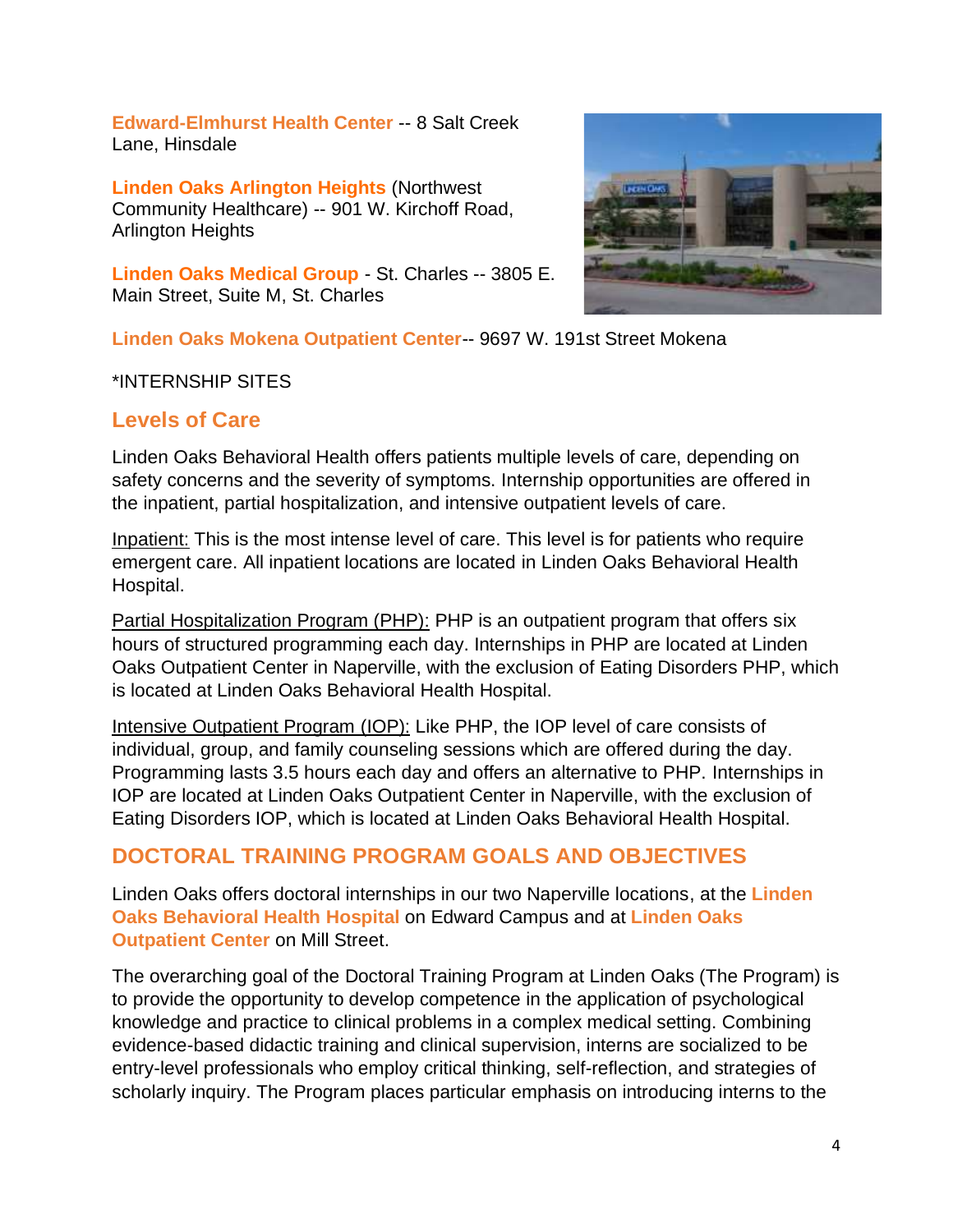breadth and variety of professional roles assumed by psychologists, evidence based treatment applied in individual and group psychotherapy, and application of those principles through in-vivo participation. Integral to an intern's training is the understanding of multidisciplinary team functioning and participation as a member of the team.

A core focus of intern training is the impact of culture, race, and language and how these patient dimensions impact societal and family dynamics. As the primary setting for this internship is either an inpatient or intensive outpatient setting, emphasis is placed on clinical experiences in working with issues of adjustment for individuals facing a range of emotional and behavioral challenges.

The training involves a strong experiential component. Interns work side by side with supervisors who serve as role models in a variety of clinical and professional roles, effective consultants, and members of interdisciplinary care teams. The internship, with its emphasis on the Practitioner-Scholar Model, prepares interns for employment in a variety of settings, including but not limited to university-affiliated medical centers, free standing rehabilitation facilities and clinics, as well as schools and universities.

#### **SPECIFIC GOALS:**

The goal of our internship is to train and prepare psychology interns for independent practice in psychology at entry level positions. Toward that end, the Program has identified eight overarching goals for training that demonstrate competency across multiple benchmarks in the field of professional psychology:

#### **1. Research/Evaluation**

By the end of the training year, the intern will be expected to be able to critically evaluate and disseminate research by completing a 2 hour professional level presentation and a yearly project. This includes applying scientific methods of evaluating practices, interventions, and programs.

### **2. Ethical Legal Standards and Policy**

By the end of the year, the intern will demonstrate advanced knowledge and application of the APA Ethical Principles and Code of conduct and other relevant ethical, legal and professional standards and guidelines. The intern will independently use and demonstrate an ethical decision making model in their clinical work.

### **3. Individual and Cultural Diversity**

By the end of the year, the intern will independently monitor and apply knowledge of themselves and others as cultural beings in assessment, treatment, and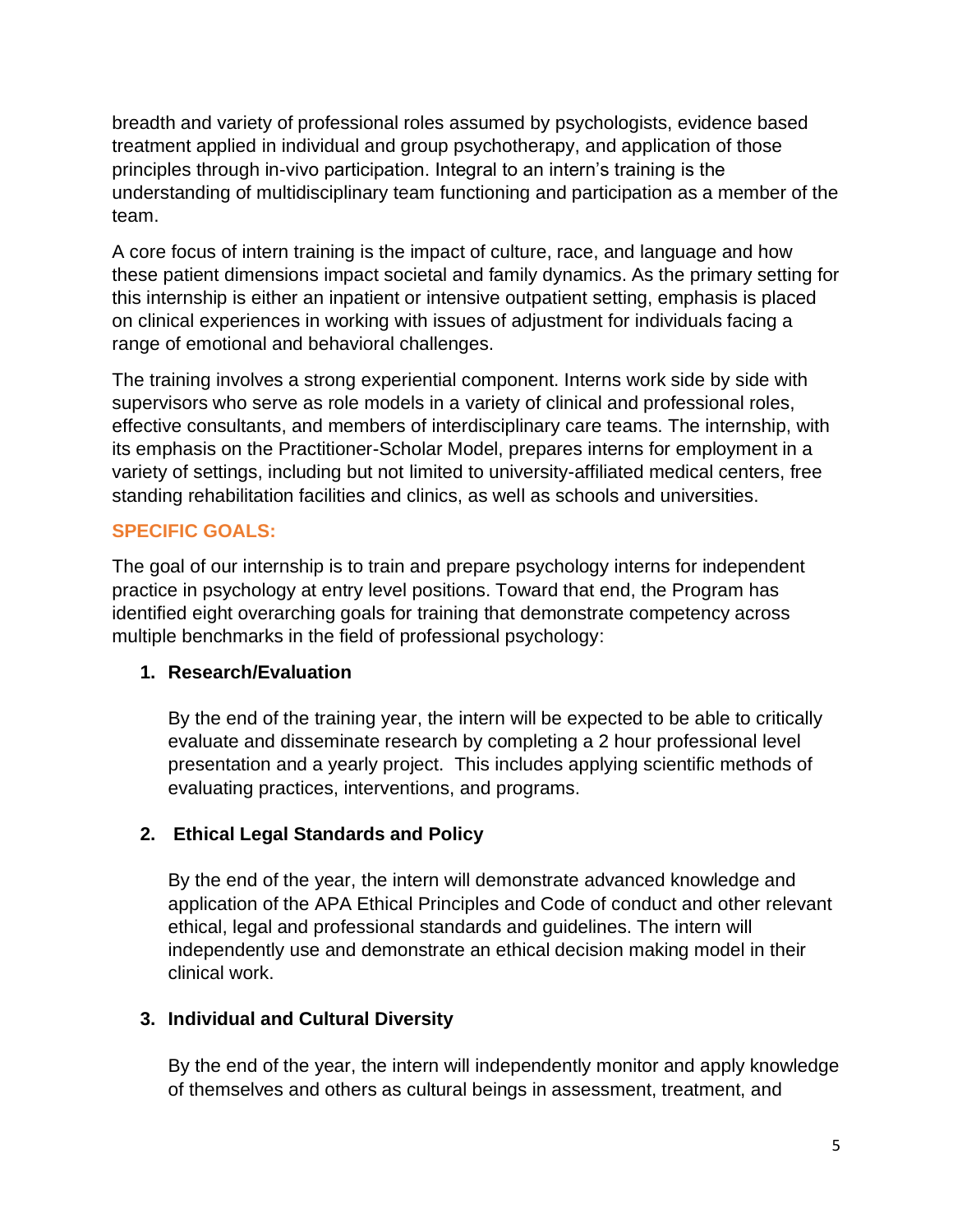consultation. The intern will demonstrate awareness, sensitivity, and empathy when working professionally with diverse individuals, groups, and communities.

#### **4. Professionalism**

By the end of the year, the intern will exhibit behavior and comportment that reflects the values and attitude of psychology, independently resolving situations that challenge professional values and integrity, and conducting themselves in a professional manner across settings and situations. This includes independently working to safeguard the welfare of others.

#### **5. Relationships:**

By the end of the year the intern will show the ability to develop and maintain relationships with a wide range of clients, colleagues, and disciplines. The intern will be able to manage difficult communications independently and possess advanced interpersonal skills. The intern will demonstrate a thorough grasp of professional language and concepts.

#### **6. Assessment**

The intern will complete 3 integrative batteries during the training year and will be able to demonstrate knowledge of assessment methods, diagnosis, recommendations, and providing feedback. Additional assessment tools will be utilized during the year and the intern will be able to demonstrate the ability to provide ongoing assessment and feedback throughout the course of treatment.

### **7. Intervention/Evidenced Based Practice**

By the end of the training year, the intern will independently plan interventions, case conceptualizations and intervention plans specific to case and context. The intern will independently evaluate treatment progress and modify treatment planning as needed. By years end, the intern will independently apply knowledge of evidenced based practice, including empirical bases of interventions, other psychological applications, and client preferences.

### **8. Supervision**

By the year's end, the intern will be able to demonstrate knowledge of the supervisor role and be able to identify limits of their competency to supervise. Supervision activities will be provided in group supervision including peer supervision with other interns and role-playing and experiential exercises.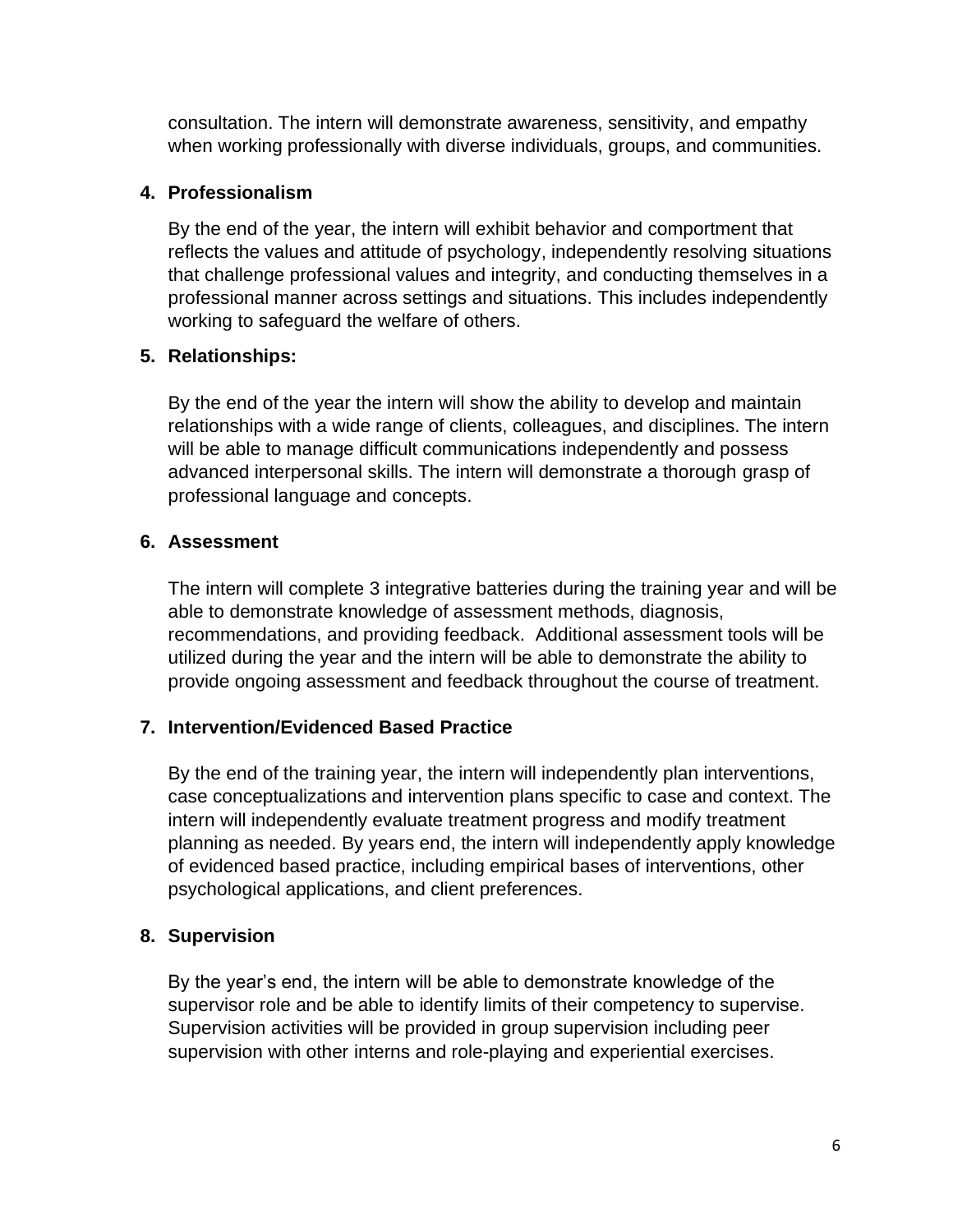#### **9. Consultation and Interdisciplinary Systems**

By the end of the year the intern will demonstrate awareness of multiple and differing worldviews, roles, professional standards, and contributions across roles in the healthcare system. Interns will demonstrate the ability to participate in and initiate interdisciplinary collaboration towards shared goals.

#### **10.Reflective Practice/Self-Assessment/Self-Care**

By years end, the intern will demonstrate reflectivity both during and after professional activities, act upon reflection, and use the self as a reflective tool. Interns will be able to self-monitor and self-assess at the level of an entry level psychologist, acting on needs for self-care appropriately, and seeking supervision when needed.

#### **COMPETENCY EVALUATION**

Interns are assessed for competency quarterly. Each intern's progress in the program is discussed at the Internship Training Meeting which takes place in three month intervals after the start of the internship year. In this meeting psychologist supervisors rate interns on each of the benchmarks set forth in the goals of internship on a 5 point Likert scale (1=not at all meeting competency description , 5= very much meeting competency description). Interns will be rated by a minimum of three psychologists, the primary supervisor, the secondary supervisor and another psychologist who can evaluate the student based on observations (such as psychological testing, group supervision, and/or didactic seminar).

See the sequence of evaluations below:

#### Evaluation 1 (Beginning of November):

#### Minimal Standards:

The intern must not receive **any** competency rated a value of 0 (not at all competent). The intern must not receive more than **five total** competencies rated a value of 1 (somewhat competent). The intern must not receive more than **five separate** competencies rated with a value of 2 regardless of number of supervisors rating the same competency with that value. That is, if three supervisors rate the same item with a value of 2, it only counts as one rating towards those tallied in the final count of items rated a value of 2.

#### Evaluation 2 (Beginning of February)

Minimal Standards:

The intern must not receive **any** competency rated a value of 0 (not at all competent). The intern must not receive more than **four total** competencies rated a value of 1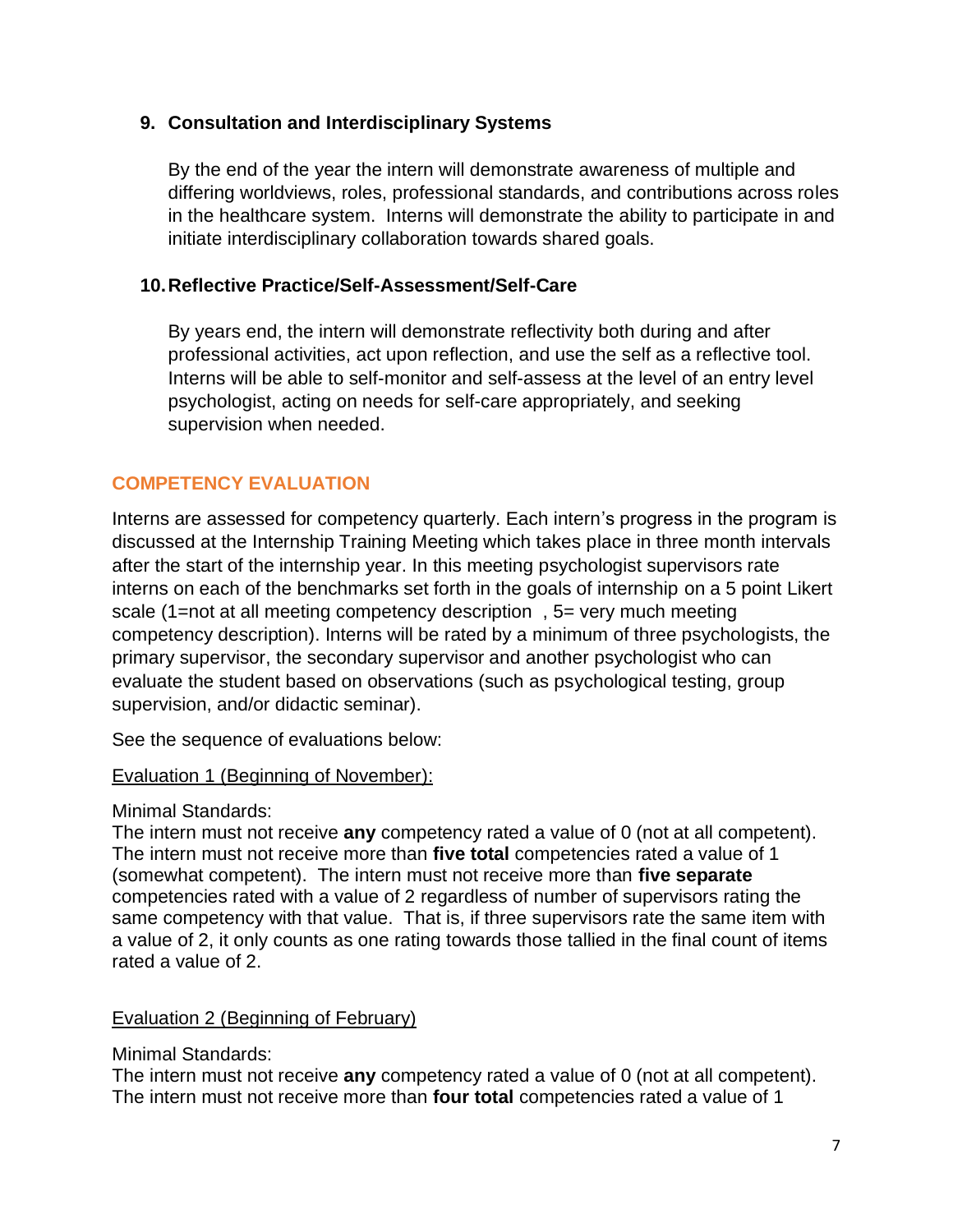(somewhat competent). The intern must not receive more than **four separate** competencies rated at the competency value 2 regardless of number of supervisors rating the same competency with that value. That is, if three supervisors rate the same item with a value of 2, it only counts as one rating towards those tallied in the final count of items rated a value of 2. Among all the competencies rated, the intern must receive a minimum of **25%** rated at 3 (mostly competent) or 4 (very competent).

#### Evaluation 3 (Beginning of May)

#### Minimal Standards:

The intern must not receive **any** competency rated a value of 0 (not at all competent). The intern must not receive more than **three total** competencies rated a value of 1 (somewhat competent). The intern must not receive more than **three separate** competencies rated at the competency value 2 regardless of number of supervisors rating the same competency with that value. That is, if three supervisors rate the same item with a value of 2, it only counts as one rating towards those tallied in the final count of items rated a value of 2. Among all the competencies rated, the intern must receive a minimum of **50%** rated at 3 (mostly competent) or 4 (very competent).

#### Final Evaluation 4 (End of July)

#### Minimal Standards:

The intern must not receive **any** competency rated a value of 0 (not at all competent). The intern must not receive **any** competencies rated a value of 1 (somewhat competent). The intern must not receive more than **two separate** competencies rated at the competency value 2 regardless of number of supervisors rating the same competency with that value. That is, if three supervisors rate the same item with a value of 2, it only counts as one rating towards those tallied in the final count of items rated a value of 2. Among all the competencies rated, the intern must receive a minimum of **75%** rated at 3 (mostly competent) or 4 (very competent).

\*\*It is the duty of the Director of Training to facilitate providing the school's graduate training director with feedback concerning the intern's progress in the training program a minimum of two times a year.

#### **DUE PROCESS POLICY**

The Linden Oaks Behavioral Health Training program acknowledges the rights of interns, supervisors and staff to be treated with courtesy and respect. Linden Oaks Behavioral Health expects that all interactions among interns, training supervisors, and staff be collegial and conducted in a manner that reflects the highest standards of the profession.

To insure that doctoral interns are informed of these principles, and the protocols for recourse in the event that problems arise, the Due Process procedure is discussed at the time of interviews and reiterated during the orientation process. During the initial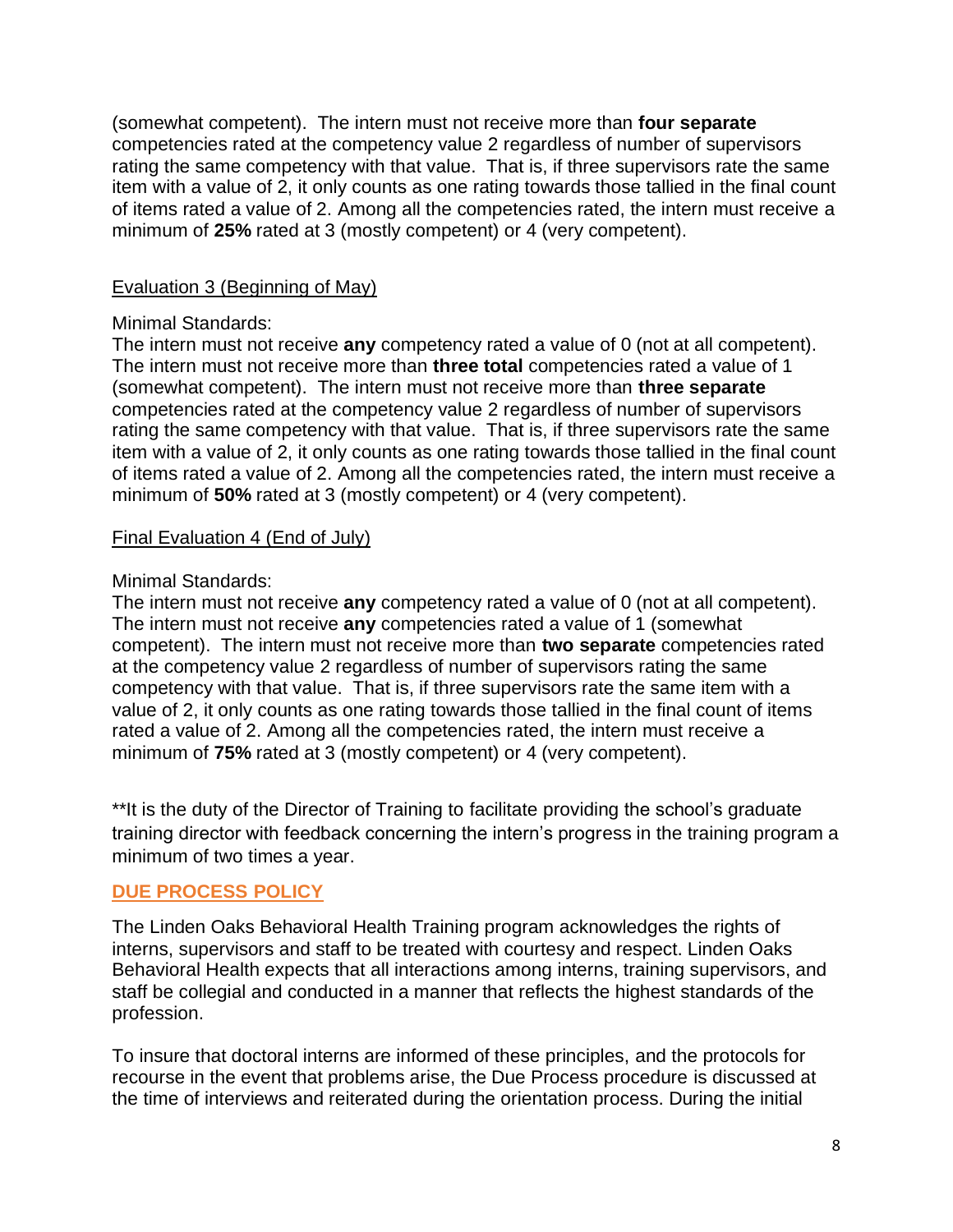week of hospital orientation, interns receive copies of the program's Due Process policy and this policy is reviewed with Director of Training, accordingly. Interns are encouraged to share with the Director of Training any concerns that may arise regarding staff/intern relationship, and are encouraged to speak with the Director of Outpatient Services should they experience concerns related to the Director of Training.

The due process policy is intended to provide trainees and training staff with a systematized method for both defining and addressing problematic behavior in a trainee. This policy includes a list of intern rights and responsibilities, a definition of problematic behavior, a listing of due process procedures, and remediation and sanction alternatives utilized in the event that problematic behavior is identified in a trainee.

#### **GRIEVANCE POLICY**

The Grievance policy is also discussed with doctoral interns at the time of the interview and reiterated during the orientation process. Doctoral interns receive copies of the program's Grievance policy during the hospital orientation and this policy is reviewed with the Director of Training.

Our Grievance Policy is intended to provide all trainees with an internal process by which they may receive a full and fair hearing on any complaint or unresolved problem pertaining to their training experience. This formal procedure, which may be activated at the request of a Trainee, may be used only when differences of opinion are not resolved through an informal grievance process.

The training department at Linden Oaks Behavioral Health encourages individuals to work out concerns or complaints on an informal basis, whenever possible. Procedures for formal grievance should be used if informal discussions and/or mediation does not resolve differences, or when a trainee wishes to formally register a complaint. When a trainee disagrees with a training staff member's evaluation, or with any staff member's conduct, and the trainee is unable to achieve resolution through informal discussing or mediation, the trainee may initiate a formal internal grievance procedure to address this disagreement or complaint.

# **DESCRIPTION OF PLAN AND SEQUENCE OF DIRECT TRAINING EXPERIENCES**

Interns acclimate to training programs in a clear sequence of events. Training always begins with hospital orientation, followed by observing in the program where the intern will train. Interns are matched up with a "preceptor" in their program who may be a master's level clinician (social worker or counselor). Their preceptor assists the intern with learning the medical record system and understanding the schedule and daily tasks of the program. The intern then begins shadowing the clinical work of their preceptor.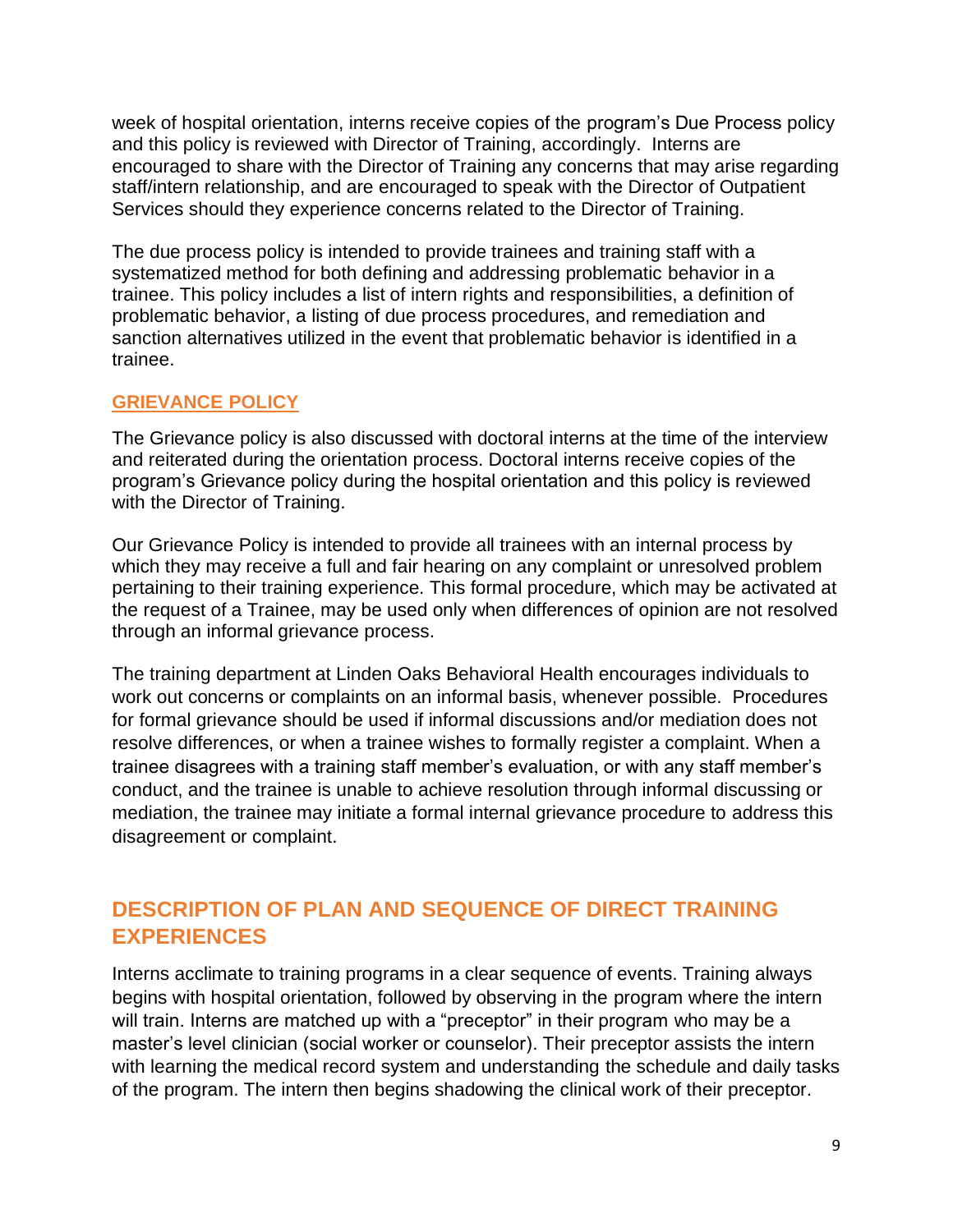Intern and preceptor eventually co-carry a caseload that begins with the intern shadowing all of the preceptor's work and eventually phases into the preceptor shadowing the intern's work. Along with two hours of individual supervision from licensed clinical psychologists, the intern will also have direct observations and feedback for group, individual, and family sessions by their specific psychologist supervisors. Eventually the intern is able to provide services for a minimal number of cases independently with their psychologist supervisors signing notes and closely supervising outside of sessions. As the intern becomes more competent (as evidenced by evaluations mentioned above), their caseload and responsibilities rise. As interns take on their goal number of cases, they will be challenged with case presentations they have not previously worked with so as to challenge their clinical skills.

Each program reviews a goal timeline with the intern at the start of their program.

# **DESCRIPTIONS OF INTERNSHIP TRAINING SITES**

#### **Rotation #1:**

#### **Adult Inpatient/Eating Disorders Outpatient Program (2 positions)**

*The interns in this program position will spend six months in eating disorders outpatient services followed by six months in adult inpatient or vice versa.*

#### **Adult Inpatient Program**

**Primary Supervisor: Jacqueline Sierzega, PsyD Secondary Supervisor: Kelly Ryan, PsyD Unit Manager: Beth Sack, LCPC CADC Treatment Model: DBT, ACT**

The Adult Inpatient Unit is located in the main behavioral health hospital in the heart of Naperville, Illinois. This 25 bed acute care unit serves patients with severe psychiatric disorders who are unable to maintain their own or others' safety or are unable to care for their basic needs without the assistance of professionals on a locked psychiatric unit. This training emphasizes the treatment of patients who are diagnosed with severe mood disorders, psychotic disorders, anxiety disorders, and personality disorders among others. The average length of treatment on this unit is 5 to 7 days, although occasionally patients can stay on these units for extended periods. Required hours are from 8am to 4:30pm Monday- Friday. Unique opportunities of this program include observation of the legal process of admitting psychiatric patients to an acute facility, as well as the opportunity to observe the court process. Interns may also be interested in observing Electroconvulsive Therapy in the treatment of patients with severe depressive or psychotic disorders.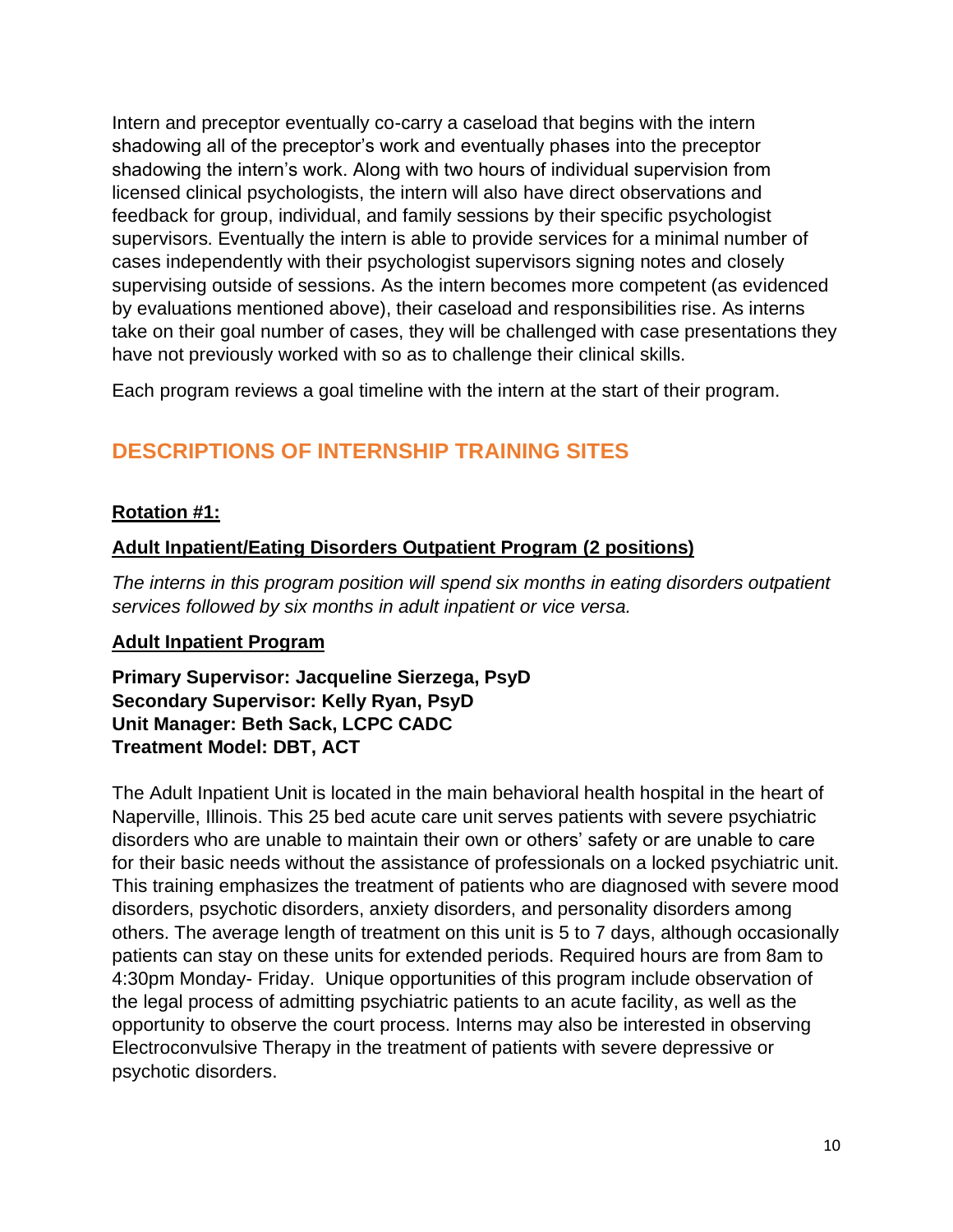The intern on the Adult Unit is expected to fully manage a 3 patient caseload and is responsible for individual therapy sessions, family therapy and support sessions, discharge planning, case management, and consultation among other things. In addition to their individual cases, the doctoral intern will lead two daily groups consisting of either two skills groups or one skills group and one process group. Additionally, the intern will attend staffing on Monday, Tuesday, and Friday and will conceptualize their cases with the interdisciplinary treatment team consisting of psychiatrists, psychologists, nurses, behavioral health associates, and rehabilitation specialists among other disciplines. One major program development initiative on the Adult Unit is required by the end of the training year.

It should be noted that the inpatient position is crisis stabilization and requires more case management than PHP and IOP programs. The intern on the Adult Inpatient Unit will see a large variety of acute presenting issues, but will have a shorter time to work with patients. This position is especially helpful for those looking to eventually work or manage in a hospital setting.

#### **Eating Disorders Outpatient Program**

**Primary Supervisor: Jacqueline Sierzega, PsyD Secondary Supervisor: Kelly Ryan, PsyD Unit Manager: Ryan Lauterwasser, LCPC, CADC Treatment Models: DBT, CBT-E, ERP**

The Eating Disorder Program Services is located at Linden Oaks Hospital in Naperville, Illinois, and consists of Adolescent and Adult day Partial Hospitalization Programs and Intensive Outpatient Programs. Theoretical orientations used in the program are Dialectical Behavioral Therapy (DBT), Exposure and Response Prevention and Cognitive Behavioral Therapy – Enhanced for Eating Disorders. The program provides opportunities to develop programming and/ or participate in developing seminars for the organization at large.

The intern position hours are Monday through Friday 8:00-4:30 pm. Interns will conduct at least two groups a day (one psychoeducational and one process group). The intern will carry a caseload of 5-6 patients. Other duties include: conducting psychosocial assessments, treatment planning, family sessions/ therapeutic meals, experiential food groups, multifamily education, case management and consultation with the interdisciplinary treatment team that meets daily to discuss cases. Individual, group supervision, and didactics are included on a weekly basis by licensed clinical psychologists.

### **Rotation #2:**

### **Adolescent Inpatient/Adolescent General Mental Health (2 positions)**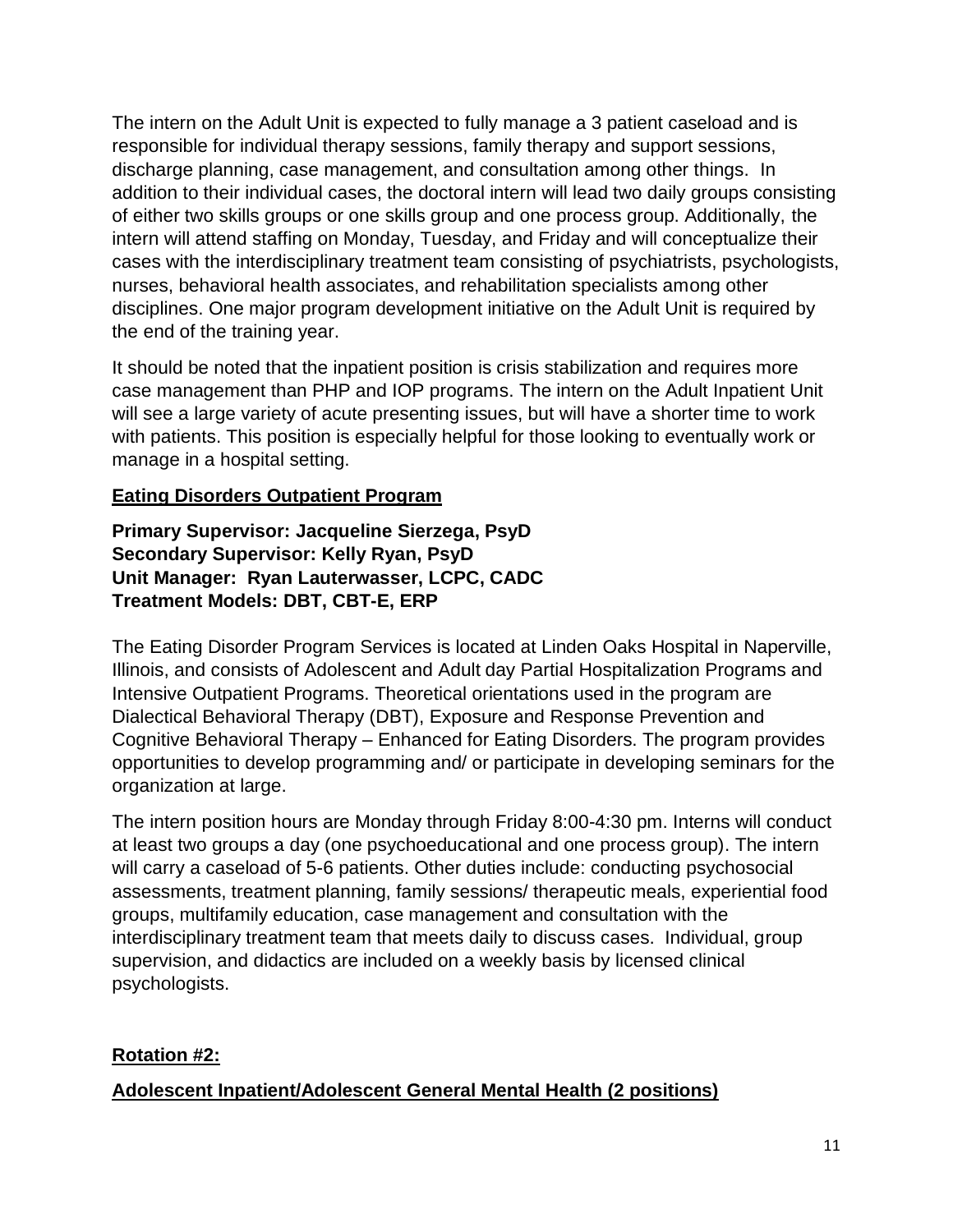*The interns in this program position will spend six months in adolescent inpatient followed by six months in adolescent outpatient mental health or vice versa.*

#### **Adolescent Inpatient Program**

**Primary Supervisor: Jacqueline Sierzega, PsyD Secondary Supervisor: Kelly Ryan, PsyD Unit Manager: Ryan Lauterwasser, LCPC CADC Treatment Model: DBT, CBT, ACT**

The Adolescent Inpatient Unit at Linden Oaks Behavioral Health is located on the main Edward Hospital campus in Naperville, Illinois. This 29 bed acute care unit serves adolescents from age 11-18 (who are still in high school) with severe psychiatric disorders who are unable to maintain safe behaviors towards self or others, or are unable to care for their basic needs without the assistance of behavioral health professionals in a hospital setting. This training emphasizes the treatment of patients who are diagnosed with depressive disorders, psychotic disorders, anxiety disorders, and substance use issues among others. The average length of treatment on this unit is 5 to 7 days, although occasionally patients can have an extended treatment episode due to specific needs. Unique opportunities of this program include facilitating parenteducation groups and participating in program development. Interns may also be interested in observing Electroconvulsive Therapy in the treatment of patients with severe depressive or psychotic disorders.

The intern on the Adolescent Unit is expected to fully manage a 3 patient caseload and is responsible for individual therapy sessions, family and support sessions, discharge planning, and other case management duties. In addition to their individual cases, the doctoral intern will lead a daily DBT education group, and facilitate a parent education group one evening during the week. Additionally, the intern will attend treatment team meeting daily and will conceptualize their cases with the interdisciplinary treatment team consisting of psychiatrists, psychologists, licensed social workers, nurses, behavioral health associates, and rehabilitation specialists among other disciplines. Contribution to program development is expected during the training year.

It should be noted that the inpatient position is crisis stabilization and requires more case management than PHP and IOP programs. The intern on the Adolescent Inpatient Unit will see a variety of acute care issues, but will have a shorter time to work with patients. This position is especially helpful for those looking to establish a career working with patients and/or pursue a leadership career in a hospital setting.

#### **Adolescent Outpatient Mental Health Program**

**Direct Supervisor: Jacqueline Sierzega, PsyD**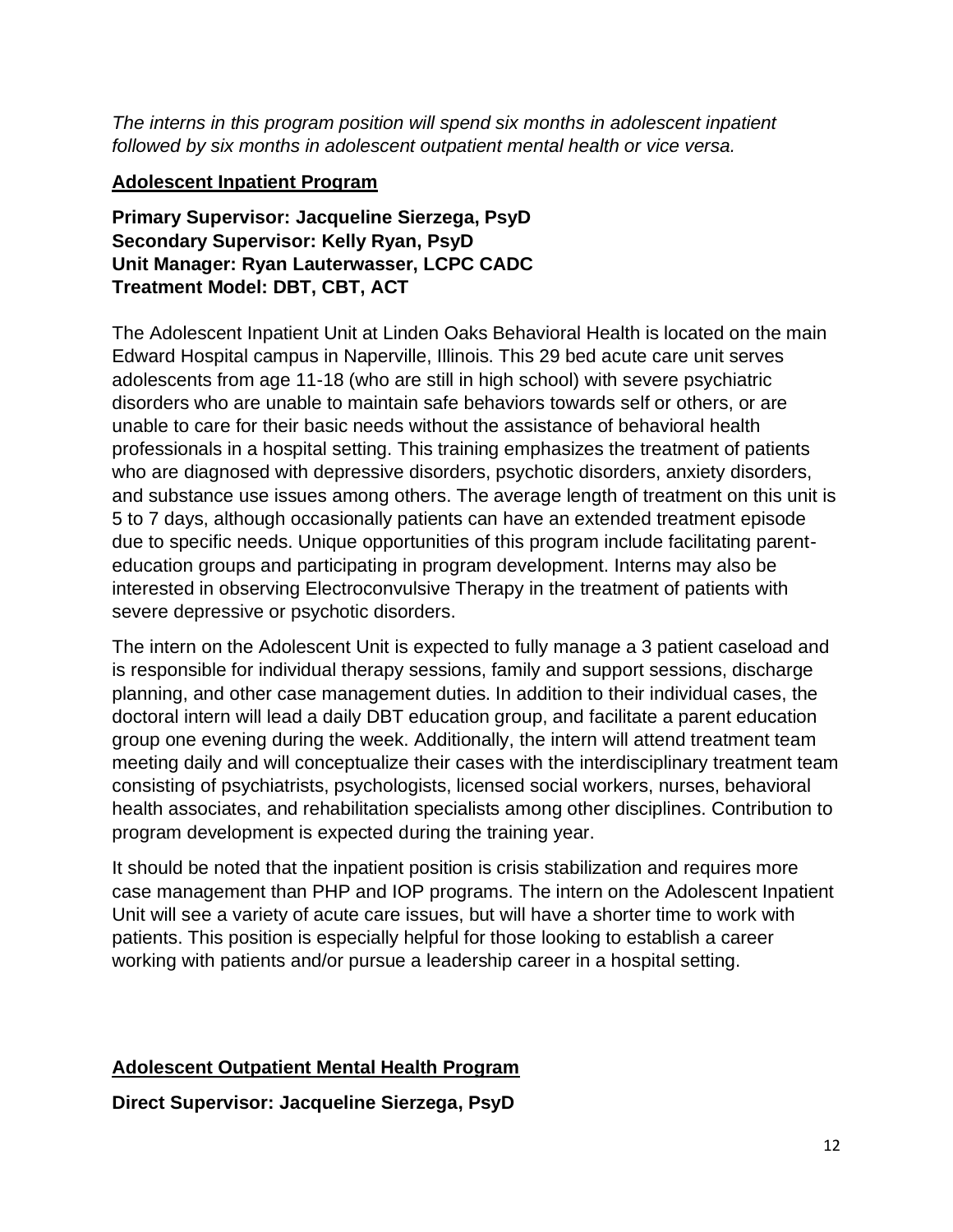#### **Secondary Supervisor: Jerome Kaul, PsyD Unit Manager: Victoria Freier, RN Treatment Models: DBT, ACT**

The Adolescent Mental Health Program is located at the Linden Oaks Behavioral Health Outpatient Center in Naperville, Illinois. The program services patients at both Partial Hospitalization (PHP) and Intensive Outpatient (IOP) levels of care who are addressing mental health diagnoses including mood disorders, anxiety disorder, psychotic disorders and personality disorders. The average length of stay for adolescents participating in this program is 3-4 weeks. The theoretical orientations include Dialectical Behavior Therapy (DBT) and Acceptance and Commitment Therapy (ACT). Experience in DBT and ACT are not required. A unique learning opportunity for the program includes extensive training in DBT, ACT, and behavioral contingency planning, as well as how to apply the concepts in group therapy, and individual and family sessions.

The intern position in the Adolescent Mental Health Program is Monday through Friday from 7:30 am – 3:30 PM. The intern will carry a caseload of 5-6 adolescents. Duties include individual therapy, family therapy, discharge planning, case management, collateral contacts, doctor consultation, documentation, etc. The intern will also attend program staffing weekly every Thursday to conceptualize their cases with the interdisciplinary treatment team consisting of a psychiatrist, psychologists, postdoctoral fellows, and a nurse. Individual supervision, group supervision and didactic training are included on a weekly basis by licensed clinical psychologists.

#### **Psychological Testing and Assessment**

#### **Direct Supervisor: Tawana Edgeson-Steiner, PsyD Psychological Testing Supervisor: Jacqueline Sierzega, PsyD**

The Psychological Testing and Assessment Department is housed at the Linden Oaks Behavioral Health main hospital in Naperville, Illinois, however assessment occurs throughout our inpatient and outpatient sites. Reasons patients are referred to testing range from diagnostic clarification including cognitive evaluations to assessing for the presence of a specific disorder. The most common referral questions include testing for the presence of autism spectrum disorder, bipolar disorder, personality disorders, and psychotic disorders. An integrative battery and report is completed for each patient including a clinical interview, cognitive assessment (if appropriate), objective assessment, projective assessment, and collateral interviews.

All interns, regardless of rotation, will complete (3) batteries during the training year. The intern will be released from their duties in their home department to complete their batteries as cases become available. The intern will receive training and direct individual supervision from the psychologists in the testing department.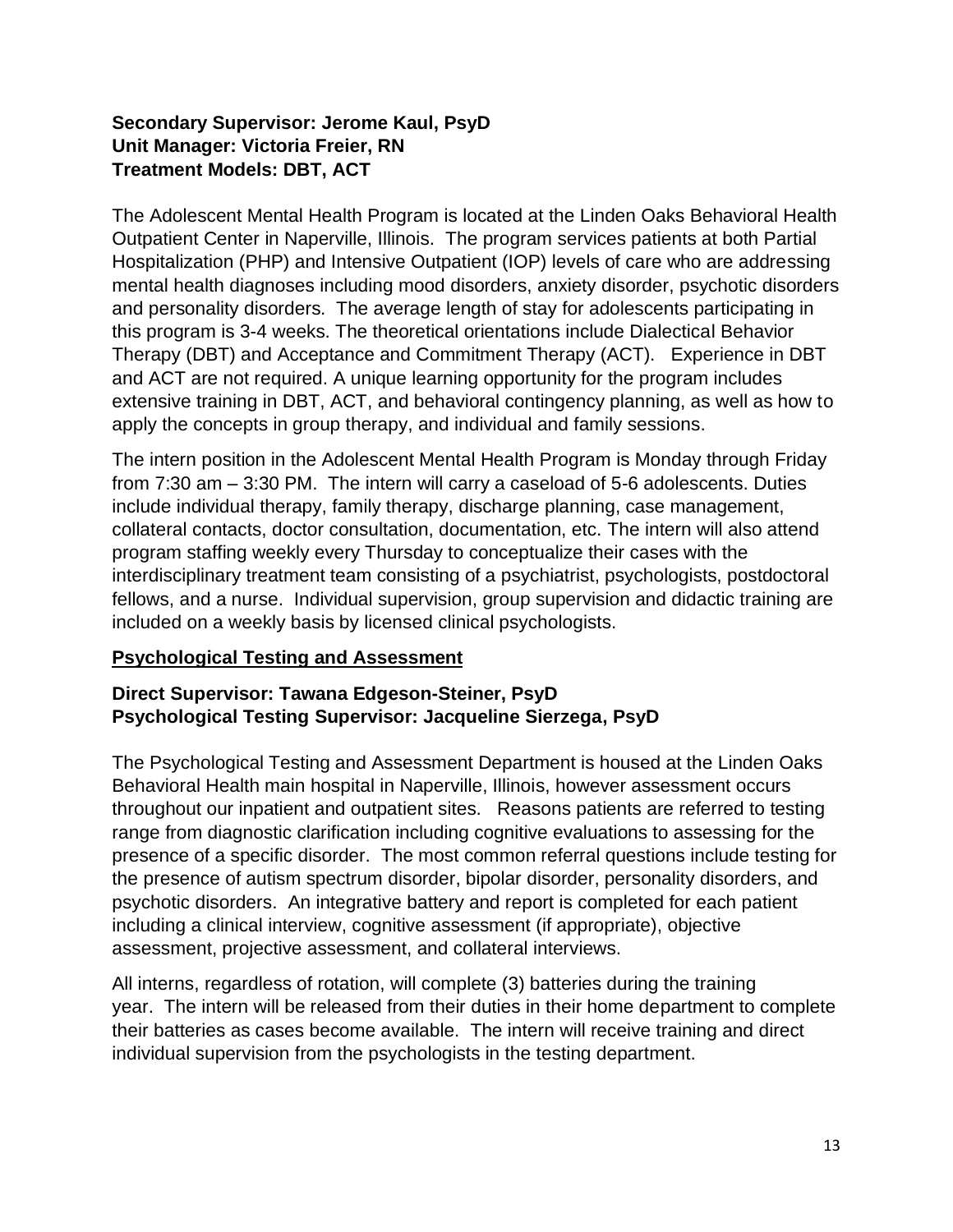#### **DESCRIPTION OF THE TRAINING CURRICULUM**

At Linden Oaks Hospital and Linden Oaks Outpatient Center, doctoral interns are exposed to a broad range of assessment opportunities. Each patient who presents for services meets with a clinician who performs an in depth psychosocial assessment which is then used in conjunction with the initial level of care assessment, nursing assessment, and psychiatric evaluation to formulate an individualized care plan. Clinicians assess patients on an ongoing basis to determine level of care recommendations. Other assessments expected are: trauma assessment, self-injury assessment, substance abuse assessment, daily suicide assessment.

Doctoral Interns are afforded the opportunity to provide psychological assessment services. Psychological testing is conducted on our inpatient units and within our Intensive Outpatient and Partial Hospitalization programs with patients for whom psychological testing has been ordered by the attending psychiatrist. All psychological testing cases are supervised by licensed clinical psychologists in our psychological assessment department who evaluate the doctoral interns in the areas of clinical interviewing, administration, scoring, report writing and feedback skills. Our training provides a range of psychological assessments, incorporating a broad variety of Cognitive, Objective Personality, Projective Personality and Trauma measures, Additionally, more specialized measures are also utilized including anxiety and depression inventories, executive functioning assessments, developmental/behavioral assessments and attention deficit-hyper activity disorders assessments.

Doctoral interns have the ability to do individual, family, group, multi-family group, psycho-educational trainings, and case management in an interdisciplinary health care setting. They are supported by and expected to work hand in hand with psychologists, clinical therapists, expressive therapists, occupational therapists, psychiatrists, nurses, and other support staff.

# **HOW THE PSYCHOLOGY TRAINING PROGRAM HAS INTEGRATED INTO THE LARGER ORGANIZATION**

Linden Oaks Behavioral Health Hospital functions as the hub of psychiatric services for the entire Edward-Elmhurst Hospital System and provides services to the west, northwest, and southwest suburbs of the Chicagoland area. The doctoral training program is crucial to assisting Linden Oaks Behavioral Health with providing premier psychological services to its consumers. Not only are interns a vital part of the interdisciplinary treatment team, but they bring knowledge of current theory and advances in the field of psychology. Interns are encouraged to share their knowledge with staff via trainings throughout the year. Previous interns have designed and restructured programing under the supervision of psychologists, implemented structural changes to the organization and have even assisted in developing new programs when the need has arisen. As Linden Oaks Behavior Health grows, so does our need for clinical psychologist and the prestige they bring to the field.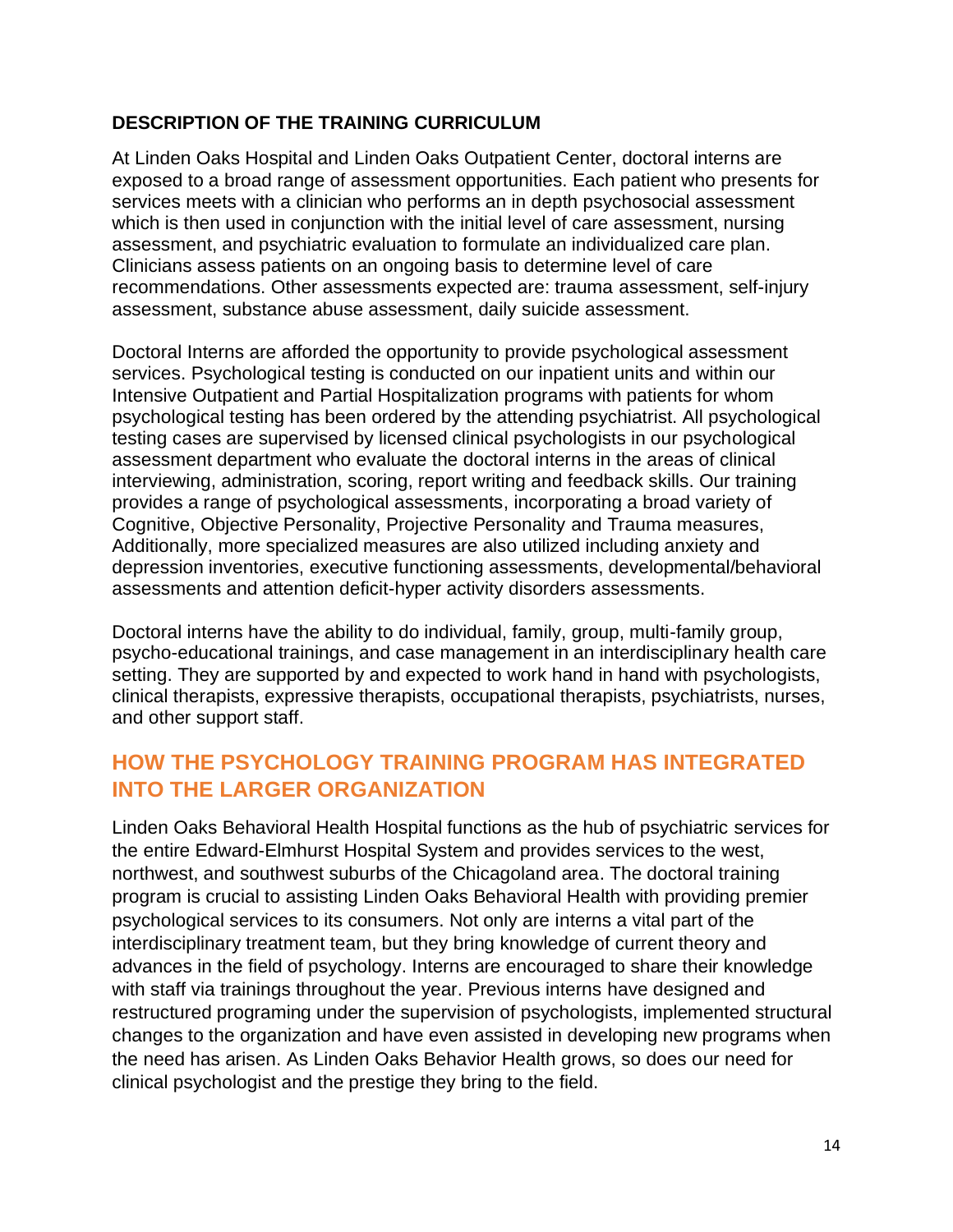# **DOCTORAL TRAINING STAFF**

#### **DIRECTOR OF TRAINING/SUPERVISOR OF DOCTORAL TRAINING**

The Director of Clinical Training (DCT) is responsible for overseeing the activities of doctoral students while at Linden Oaks Behavioral Health. The Supervisor of Doctoral Training works in conjunction with the DCT to organize and coordinate the activities of doctoral students. The DCT's responsibilities include the following:

- Direct and organize the training program and its resources
- Oversee the selection of doctoral interns
- Monitor and evaluate the training program's goals and activities
- Document and maintain intern training records
- Provide at least 2 hours of direct supervision of doctoral interns in order to oversee their caseload and to discuss professional comportment and activities.
- Provide and oversee 2 hours of didactic training for the doctoral training program each week
- Provide and oversee 1 hour of group supervision weekly
- To oversee at least two evaluations per academic year to the universities for each doctoral intern.
- To provide training and supervision in empirically supported treatment models.
- To coordinate with the various unit managers regarding the doctoral intern's activities while working on their designated unit.
- To assure each doctoral intern has the opportunity to meet all requirements for their internship by working with the unit managers for the various designated units throughout the hospital.
- To communicate with the Director of Clinical Training from each student's university to discuss their progress, and (if necessary) any disciplinary actions.
- To follow and carry out the due process established for doctoral interns if disciplinary actions are necessary.

### **PSYCHOLOGY INTERN SUPERVISORS**

In addition to the Director of Clinical Training and the Supervisor of Doctoral Training, there are five clinical psychologists who provide supervision. The Clinical Supervisors are all licensed clinical psychologists, and their duties include the following:

- To provide all doctoral interns enrolled in the Doctoral Training Program a second weekly one-hour supervision session to oversee their caseload and to discuss professional comportment and activities
- To run the weekly case conceptualization group supervision group for all doctoral interns focusing on the empirically-supported treatment in their area of expertise
- To present didactic training topics, focusing on their areas of expertise
- Assist in facilitating group supervision separate from the 2 hour didactic on Thursdays
- To report any concerns with doctoral interns to the Director of Clinical Training. Examples of such concerns include: Unit manager not providing enough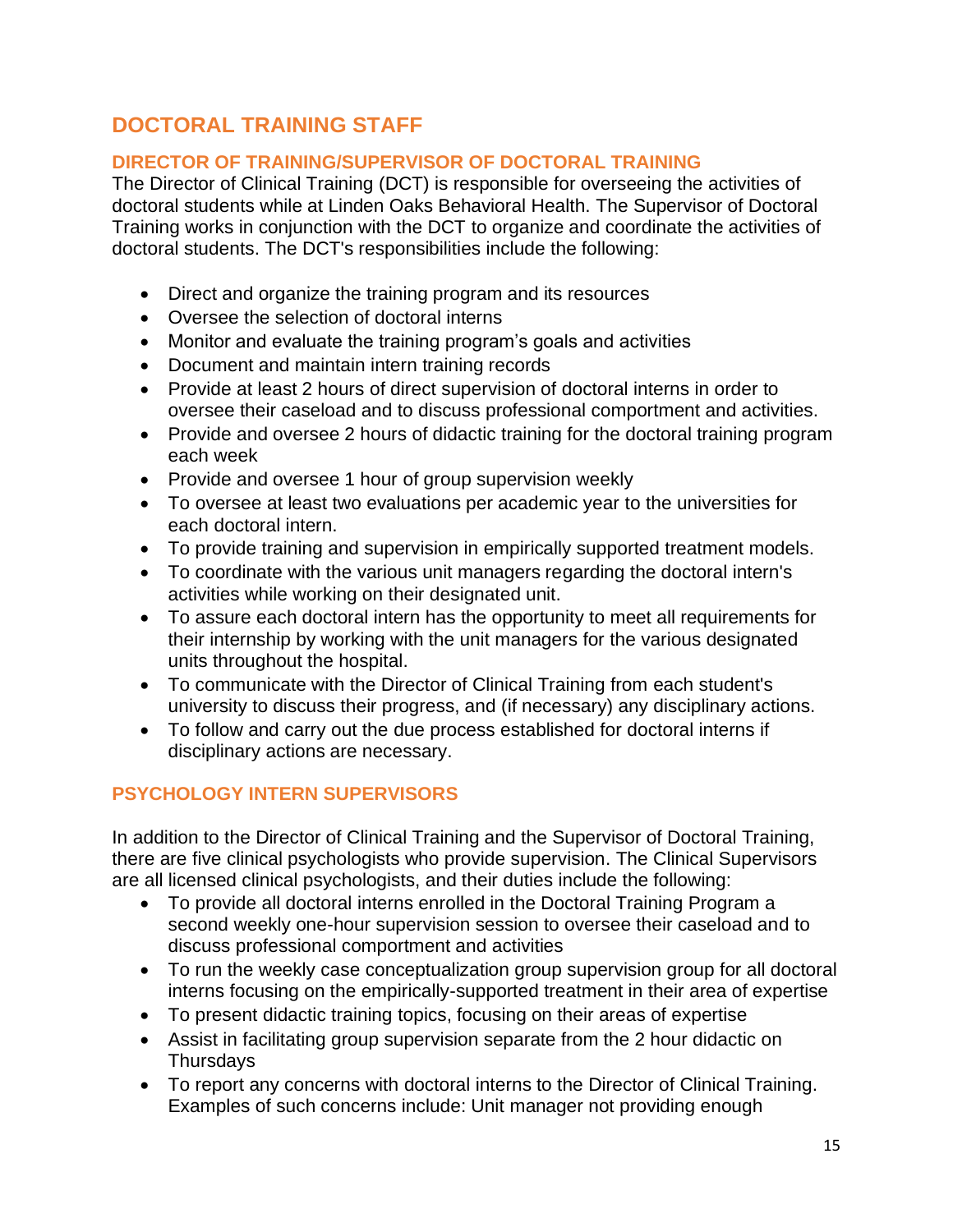individual or group clinical experience, struggles with conceptual understanding of empirical treatment models, ethical or other behavioral concerns.

While licensed clinical psychologists provide all formal supervision, interns may receive more informal supervision from other members of the clinical team as needed. All programs at Linden Oaks Behavioral Health are staffed with Licensed Clinical Professional Counselors and Licensed Clinical Social Workers.

| <b>Supervising Psychologists</b>                                                | <b>Area of Specialty</b>                                                                                                 |
|---------------------------------------------------------------------------------|--------------------------------------------------------------------------------------------------------------------------|
| Kelly Ryan, PsyD<br><b>Director of Social Services and Doctoral</b><br>Training | Adults, older adults, impulse control<br>disorders, personality disorders,<br>DBT, management in the hospital<br>setting |
| Jacqueline Sierzega, PsyD<br><b>Supervisor of Doctoral Training</b>             | Testing and assessment, anxiety,<br>self-injury, DBT, ACT, pain<br>management/chronic illness                            |
| Marc Browning, PsyD<br>Director of Linden Oaks Medical Group                    | Health psychology, forensics, men's<br>health, adolescents                                                               |
| Laura Koehler, PsyD<br><b>Supervisor of Anxiety Services</b>                    | Anxiety, adolescents, families, DBT,<br><b>ACT</b>                                                                       |
| Tawana Edgeson-Steiner, PsyD<br>Psychologist, Psychological Testing             | Testing and assessment, autism<br>spectrum disorder, ACT, child &<br>adolescent, mood disorders                          |
| Heather Treat, PsyD<br><b>Clinical Psychologist, Anxiety Services</b>           | Anxiety, adolescents, families,<br>chronic pain, DBT, ACT                                                                |
| Jerome Kaul, PsyD<br><b>Lead Clinical Therapist, Trauma Services</b>            | Adolescents, families, trauma, PTSD,<br>non-suicidal self-injury, chronic<br>suicidality                                 |
| Jonathan Woodin, PsyD<br><b>Clinical Therapist, Anxiety Services</b>            | Adults, ACT, human sexuality, sex<br>addiction                                                                           |

\*All of the above listed supervisors are significantly involved in the operation of the doctoral training program.

# **TRAINING OPPORTUNITIES**

#### **CONTINUING EDUCATION**

Linden Oaks Behavioral Health has a strong commitment to continuing education. Professional seminars with speakers of national repute are offered on a monthly basis. Additional trainings are provided in specialty areas throughout the continuum of care and time permitting, interns are encouraged to take advantage of such offerings.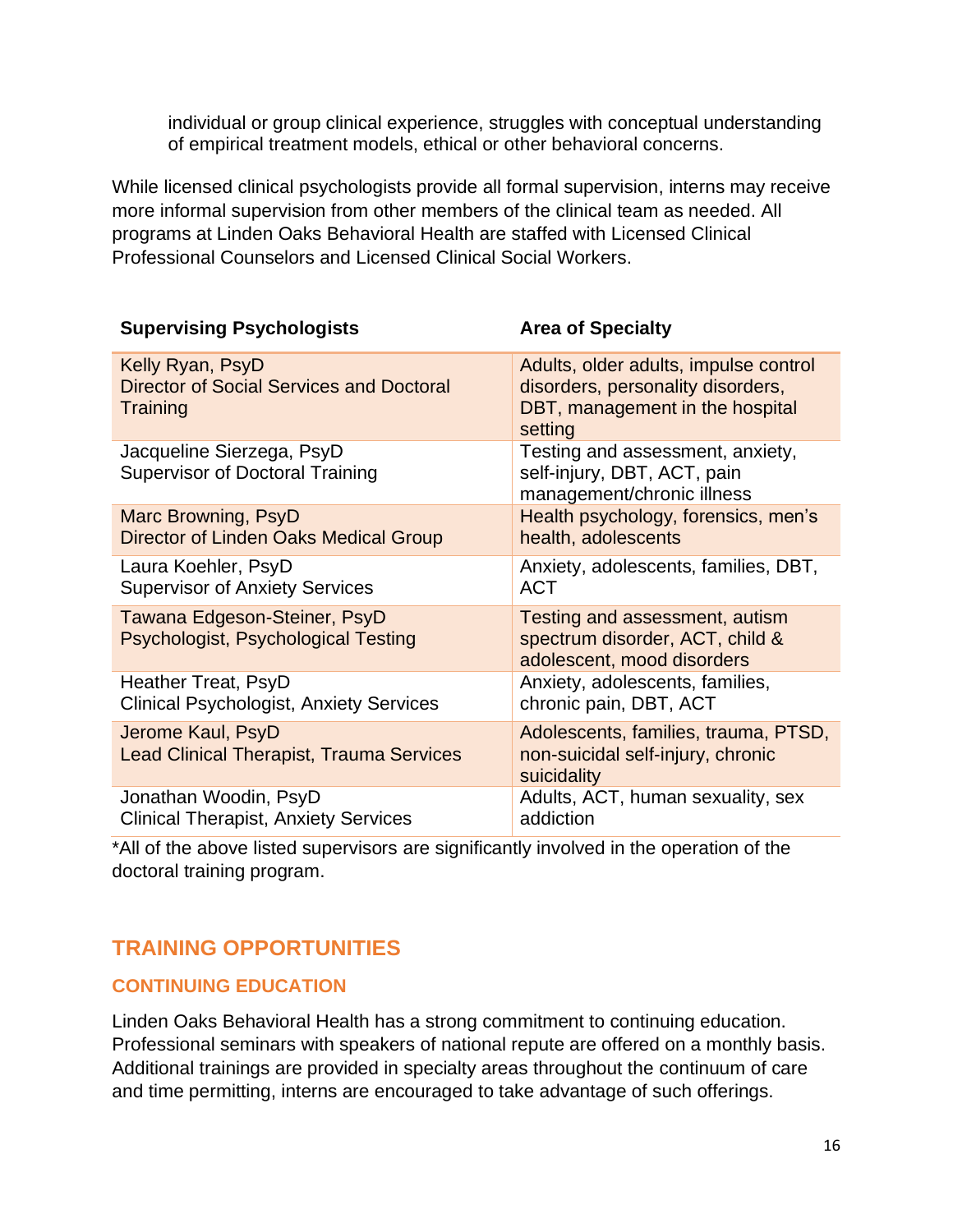Additionally there is a wealth of educational opportunities throughout the metropolitan Chicagoland area and interns will be encouraged to take advantage of some of these opportunities with the understanding that it will not interfere with their training and/or direct patient care.

In addition to the wonderful opportunities to attend the aforementioned professional seminars presented at Linden Oaks, the doctoral training program offers weekly didactic seminars in empirically-supported treatment.

#### Didactic topics include but are not limited to:

Empirically Supported Treatments and Applications Acceptance and Commitment Therapy Series Dialectical Behavior Therapy Series Legal and Ethical Issues in the Hospital and Outpatient Setting Suicide Assessment Chemical Dependency Series (Opioids, Marijuana, Future of Addiction Treatment) Trauma Non-Suicidal Self-Injury Grief and Loss Primary Care Medical Issues and Behavioral Health Autism Sex Addiction Borderline Personality Disorder Series Transgender Identity Formation Stages of Change Psychological Testing Insurance Trends Art Therapy Movement Therapy Music Therapy

### **EXPECTATIONS FOR THE DOCTORAL INTERNSHIP YEAR**

1. The college/university attended by applicant is required to have an active Affiliating Agreement with Linden Oaks Hospital.

2. Applicants need have completed their practicum placements (minimally one year of diagnostic and one year of clinical).

3. Applicants need to commit to the minimum time requirements of twelve months, 40 hours per week. Successful completion of the program is equal to 2,000 hours. Interns are provided with paid time off accrual equal to approximately 28 days during the training year and may need to extend their training past twelve months to meet the